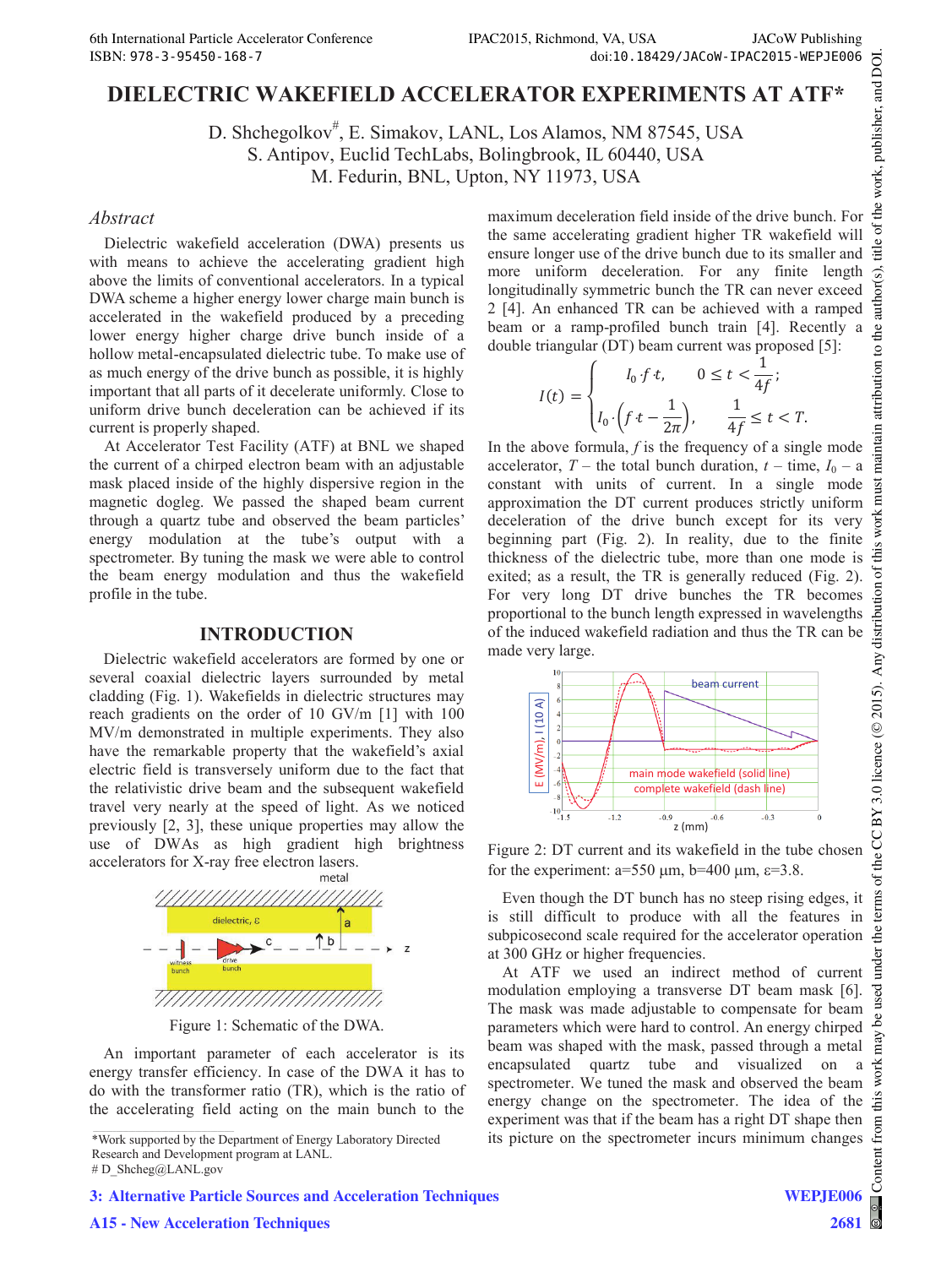## **EXPERIMENTAL SETUP AT ATF**

work, publisher, a The electron beam at the ATF is produced with an Sband RF photoinjector followed by an S-band linac. After  $\frac{1}{2}$  the linac the beam can be directed to one of three different  $\circ$ f tl beamlines. For our experiments we used the beamline #2. title The system parameters relevant to the experiments are listed in Table 1. A linear beam energy chirp was Y 3.0 licence ( $\odot$  2015). Any distribution of this work must maintain attribution to the author(s), produced by accelerating the beam off crest.



Figure 3: Schematic of beam shaping at ATF.

|            | ਨ ISBN: 978-3-95450-168-7 |                                                                                                                                                                                                                                                                                                                                                                                                                                                                      |
|------------|---------------------------|----------------------------------------------------------------------------------------------------------------------------------------------------------------------------------------------------------------------------------------------------------------------------------------------------------------------------------------------------------------------------------------------------------------------------------------------------------------------|
|            |                           | gexcept a translational shift to lower energies as compared                                                                                                                                                                                                                                                                                                                                                                                                          |
|            |                           |                                                                                                                                                                                                                                                                                                                                                                                                                                                                      |
|            |                           | EXPERIMENTAL SETUP AT ATF<br>Fraction beam at the ATF is produced with an S-<br>Shand RF photoinjector followed by an S-band linac. After                                                                                                                                                                                                                                                                                                                            |
|            |                           | g the linac the beam can be directed to one of three different<br>$\frac{1}{6}$ beamlines. For our experiments we used the beamline #2.<br>$\frac{9}{5}$ The system parameters relevant to the experiments are<br>For example the system parameters relevant to the experiments are<br>$\frac{d^2}{dx^2}$ The system parameters relevant to the experiments are<br>$\frac{d^2}{dx^2}$ is listed in Table 1. A linear beam energy chirp was<br>$\frac{d^2}{dx^2}$ pho |
|            |                           |                                                                                                                                                                                                                                                                                                                                                                                                                                                                      |
|            |                           |                                                                                                                                                                                                                                                                                                                                                                                                                                                                      |
|            |                           |                                                                                                                                                                                                                                                                                                                                                                                                                                                                      |
|            |                           |                                                                                                                                                                                                                                                                                                                                                                                                                                                                      |
|            |                           |                                                                                                                                                                                                                                                                                                                                                                                                                                                                      |
|            |                           |                                                                                                                                                                                                                                                                                                                                                                                                                                                                      |
| $^{\circ}$ |                           |                                                                                                                                                                                                                                                                                                                                                                                                                                                                      |

|                | Typical energy chirp, $\Delta E/E$<br>1.5%                                                                                                                                                                                                                                                                                                                                                                                                                                                                                                                                                                                                                                                                                                                                                                                                                                                                                                                                                                                                                                                                    |
|----------------|---------------------------------------------------------------------------------------------------------------------------------------------------------------------------------------------------------------------------------------------------------------------------------------------------------------------------------------------------------------------------------------------------------------------------------------------------------------------------------------------------------------------------------------------------------------------------------------------------------------------------------------------------------------------------------------------------------------------------------------------------------------------------------------------------------------------------------------------------------------------------------------------------------------------------------------------------------------------------------------------------------------------------------------------------------------------------------------------------------------|
|                | Beamline dispersion, $D_x$<br>$\approx 1$ m                                                                                                                                                                                                                                                                                                                                                                                                                                                                                                                                                                                                                                                                                                                                                                                                                                                                                                                                                                                                                                                                   |
|                |                                                                                                                                                                                                                                                                                                                                                                                                                                                                                                                                                                                                                                                                                                                                                                                                                                                                                                                                                                                                                                                                                                               |
| BY 3.0 licence | Figure 3 illustrates the beam shaping technique<br>$\beta$ employed at the ATF. Several quadrupole magnets are<br>gused inside of the dispersion region in the dogleg to<br>$\frac{1}{2}$ minimize the beam beta function $\beta_x$ on the mask to make<br>g the beam size in x-plane dominated by the dispersion and<br>$\frac{1}{2}$ not by the transverse emittance. The dogleg is followed<br>$\frac{9}{2}$ by a zero dispersion region with a vacuum chamber where<br>$\frac{1}{2}$ we installed the dielectric tube on a motorized mount for $\frac{1}{2}$ the real time alignment. The last beamline element is the<br>$\frac{1}{2}$ spectrometer. The spectrometer consists of a single dipole $\frac{2}{3}$ which produces dispersion, a phosphor coated metal<br>screen and a high resolution camera. It also has a set of<br>giquadrupole magnets for minimizing the beam beta<br>$\frac{1}{2}$ function $\beta_x$ on the screen. The brightness of pixels in the<br>ges pictures from the camera is proportional to the density of<br>electrons hitting the surface of the screen. Figure 4 shows |
|                | $\frac{1}{2}$ the plots of the beam twiss parameters for the whole<br>g beamline starting from the linac output with magnets'                                                                                                                                                                                                                                                                                                                                                                                                                                                                                                                                                                                                                                                                                                                                                                                                                                                                                                                                                                                 |
|                | $\frac{1}{6}$ currents optimized in MAD-X [7] for beam shaping for a<br>get of initial beam parameters close to those which we had                                                                                                                                                                                                                                                                                                                                                                                                                                                                                                                                                                                                                                                                                                                                                                                                                                                                                                                                                                            |
| Ő              | T                                                                                                                                                                                                                                                                                                                                                                                                                                                                                                                                                                                                                                                                                                                                                                                                                                                                                                                                                                                                                                                                                                             |

in the experiment. It demonstrates low  $\beta_x$  and high dispersion  $D_x$  where the mask was located. At the top of Fig. 4 there is a scheme with all the magnets, excluding only weak dipole magnets used for fine beam steering, positioned along the beam path.



Figure 4: Twiss parameters as modeled in MAD-X vs the beam propagation distance with the mask location marked.

#### **BEAM MASK**

In many previous experiments performed at ATF the mask orientation was so that the head of the beam had lower energy than its tail. As we have demonstrated in [8], it resulted in poor resolution on the spectrometer due to the CSR effect in the dipole bends. The CSR effect causes the beam tail to lose more energy than the head thus reducing the overall beam energy spread. Having bigger energy spread improves spectrometer resolution of small features.

The other effect related to the mask orientation is that depending on the beam chirp sign there is either stretching or compression of the beam arriving to the experimental chamber due to nonzero beamline transfer matrix element  $R_{56}$ . In our case a beam with positive chirp undergoes stretching due to the quadrupole optics inside of the dogleg that reduces the current and thus lowers the wakefields. As the dielectric tube's length is restricted due to the beam loss increasing with its length (caused by misalignment and beam divergence), it is advantages to increase the beam current by compression to make the wakefields stronger. Our new mask was made to take advantage of these both improvements.



Figure 5: Adjustable beam mask (a). Longitudinal size calibration using coherent transition radiation interferometry (b).

The two critical parameters of the DT bunch current are the length of the first triangle (which must be a quarter of

#### **3: Alternative Particle Sources and Acceleration Techniques**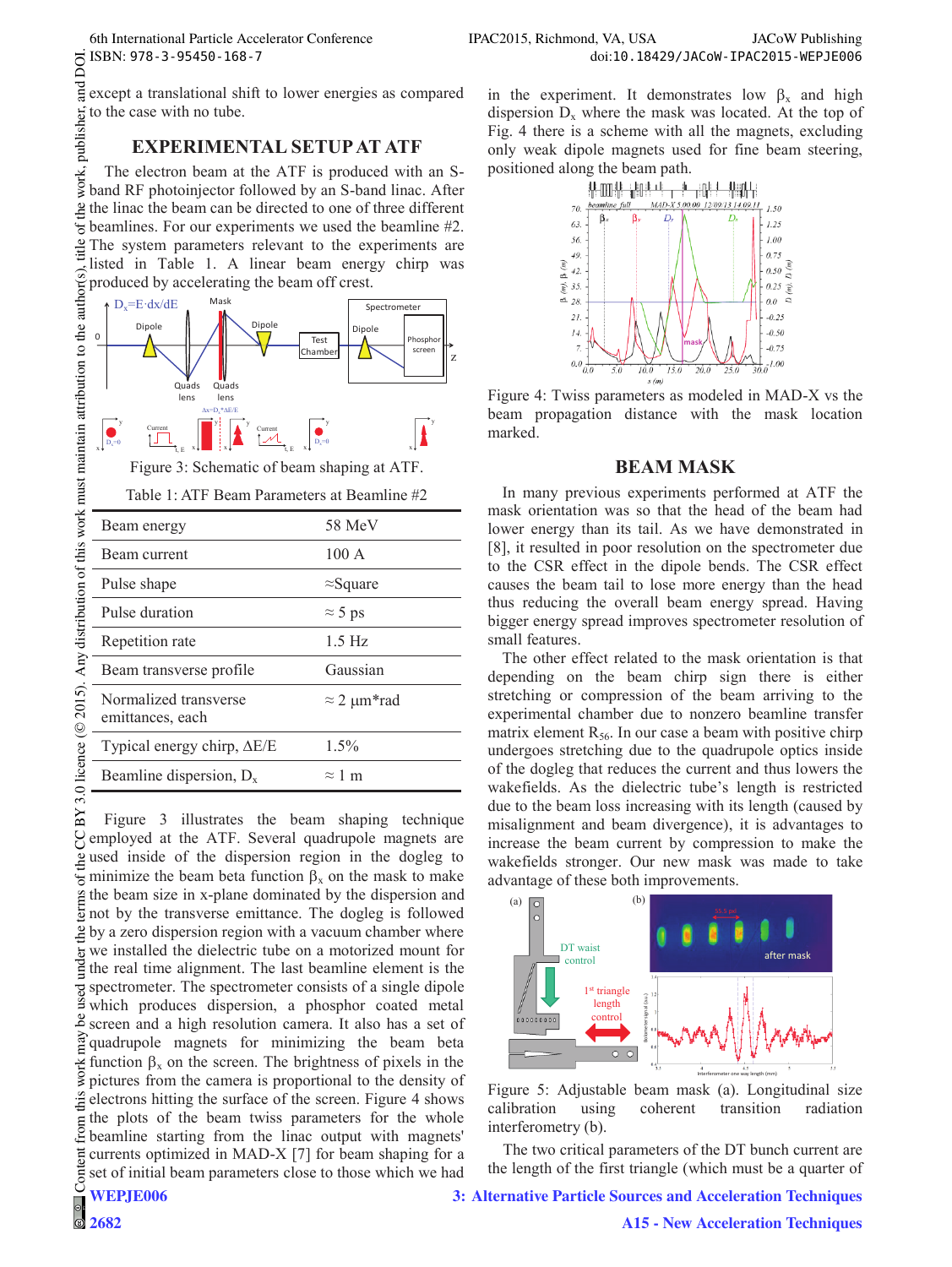the radiation wavelength in vacuum) and the waist between the triangles. In principle, the length of the first triangle can be controlled by adjusting the chirp. The waist between the triangles can be made permanent if the beam density on the mask is known to be uniform. To take better control on those two parameters the mask was made adjustable and consisted of two movable aluminium plates as shown in Fig. 5a. It also allowed to produce equally separated identical bunches and a single triangle bunch with a witness bunch separated by a tuneable distance. Equally separated bunches were used to calibrate a relationship between the beam length in the experimental chamber and the transverse beam size readings in pixels from a removable monitor located behind the mask (Fig. 5b).

### **EXPERIMENT**

In the experiment the horizontal mask turned out to have limited movability in the direction to the left (Fig. 5a). As a result, for energy chirps allowing stable operation the smallest first triangle we could achieve was half of the radiation wavelength with the quarter wavelength required for the optimum DT bunch. Another problem was a not sharp first triangle tip in the beam pictures after the mask. The latter could be partially due to not enough distance from the mask to the diagnostic monitor for the scattered by the mask particles to separate from the rest of the beam.

Due to the above problems the experiment was limited to adjusting the waist between the triangles with the mask and observing the change on the spectrometer with and without the dielectric tube. To get higher wakefields we operated at the maximum charge of 800 pC before the masks for which the operation was still stable. Figure 6 shows an example of the processed experimental data for two different positions of the vertical mask blade: beam profiles after the mask and beam spectrometer pictures for the cases of beam passing through the tube and when the tube was moved out of the way. The beam widths at the location of the tube corresponded to standard deviations of 140  $\mu$ m and 80  $\mu$ m. The beam loss caused by the tube's finite diameter of 400 um and its alignment errors was about 25%. The tube's length was 6 cm. After passing through the tube the beam had a distinct energy modulation, which was determined by the mask shape. Comparison of energy modulations for two different mask openings revealed the difference in wakefields of up to  $\approx$  5 MV/m. Wakefield computations with the beam current recovered from the pictures of the transverse beam profile (Fig. 6) gave the maximum wakefield change of  $\approx$ 4 MV/m.

#### **CONCLUSION**

A real time wakefield shaping experiment was carried out. The profile of the wakefield acting on a bunch inside a dielectric tube was mainly characterized through the imposed energy modulation of the output beam having initially only linear chirp. The ultimate goal of creating

**3: Alternative Particle Sources and Acceleration Techniques**

**A15 - New Acceleration Techniques**

close to uniform wakefield profile was not achieved. Even though there are ways for improvement of the experiment, this goal is difficult to achieve due to the underlying limits of the beamline, aligning procedures and measuring equipment. For example, the final beam current profile cannot be reliably confirmed with a spectrometer measurement due to the CSR effect. A transverse deflecting cavity would be a very helpful addition for the beam characterization.



Figure 6: Experimental data for two different mask openings with corresponding computed current and wakefield profiles. Distortions in the form of lines on the transverse beam profile pictures are from wires used for measuring the beam's width.

## **ACKNOWLEDGMENT**

We would like to thank the ATF team members Marcus Babzien, Karle Kusche, Christina Swinson and others for technical support of the experiment.

this work may

from tent Cont